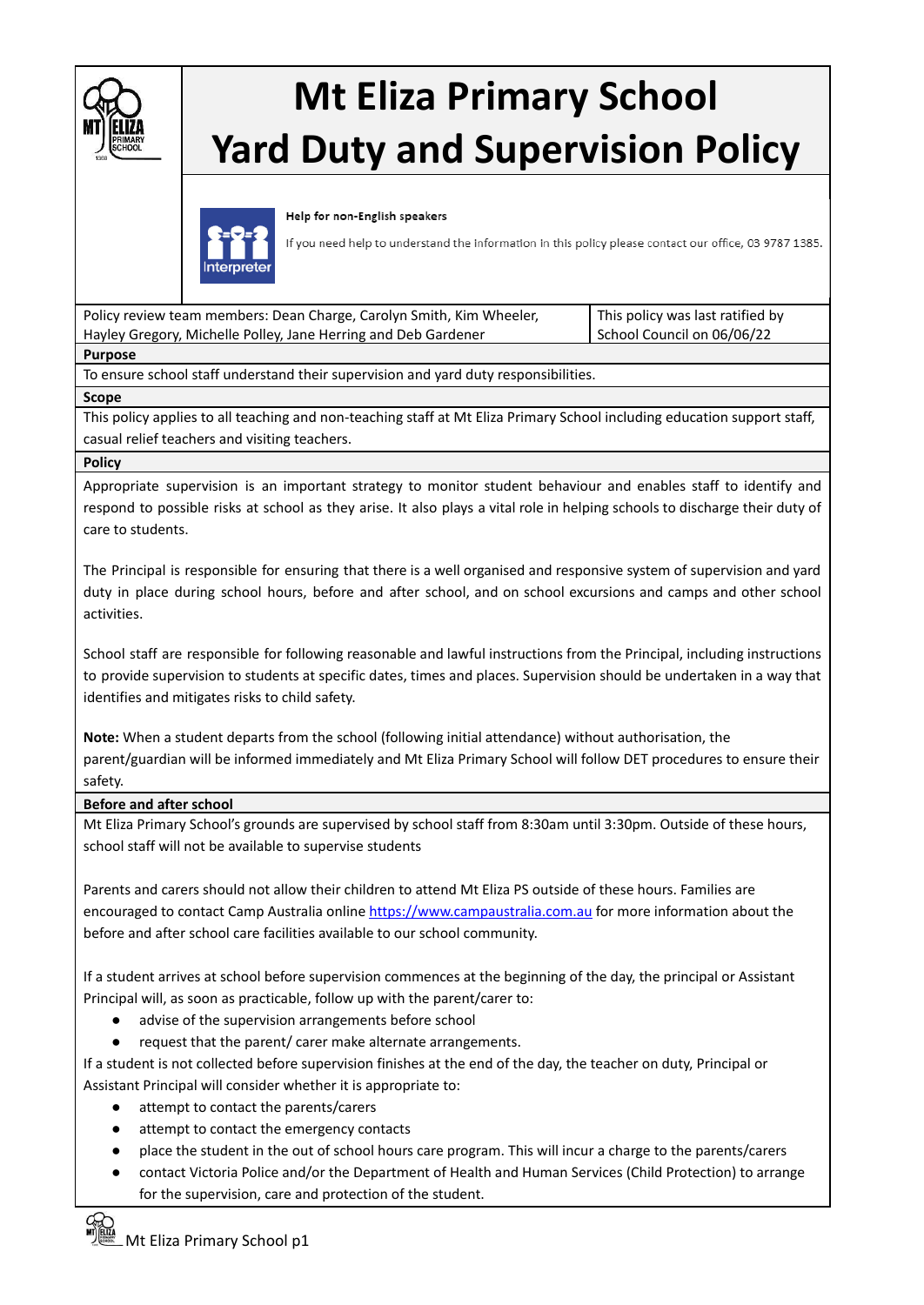# **Yard duty**

All staff at Mt Eliza Primary School are expected to assist with yard duty supervision and will be included in the weekly roster.

The assistant principal is responsible for preparing and communicating the yard duty roster on a regular basis. At Mt Eliza Primary School, school staff will be designated a specific yard duty area to supervise.

# **Yard duty zones**

The designated yard duty areas for our school as of 2022:

| Zone B (Back gate)<br>$3:15-3:30$ pm                                 | After School Duty: Supervise back gate exiting students and walk along bike path to<br>front gate until 3:30pm.                                              |
|----------------------------------------------------------------------|--------------------------------------------------------------------------------------------------------------------------------------------------------------|
| Zone F (Front gate)<br>$8:30-8:45am$<br>$3:15-3:30$ pm               | Before and after School Duty: Supervise students entering and leaving the school<br>from the front gates.                                                    |
| Zone C (Courtyard)<br>$8:30-8:45am$<br>10:25-10:55am<br>12:45-1:35pm | Before School: Courtyard, P/1/2 playgrounds<br>Recess and lunch play: Courtyard, between permanent classroom blocks, 1/2<br>playground, sandpit, 3/4 toilet. |
| Zone O (Oval)<br>$8:30 - 8:45$ am<br>$10:25-10:55am$<br>12:45-1:35pm | Before School, Recess and lunch play: Oval, basketball courts, 3/4 and 5/6<br>playgrounds.                                                                   |
| Zone P (Prep)<br>10:25-10:55am<br>12:45-1:35pm                       | Recess and lunch play: Prep playground, Rotunda, Canteen, Passive play area, 5/6<br>and P1/2 toilet.                                                         |
| Zone S (Side gate)<br>$3:15-3:30$ pm                                 | After School Duty: Supervise side gate exiting students, check the overpass and walk<br>along bike path to front gate until 3:30pm.                          |
| Zone PC                                                              | Playground Safety Check by the OH&S officer                                                                                                                  |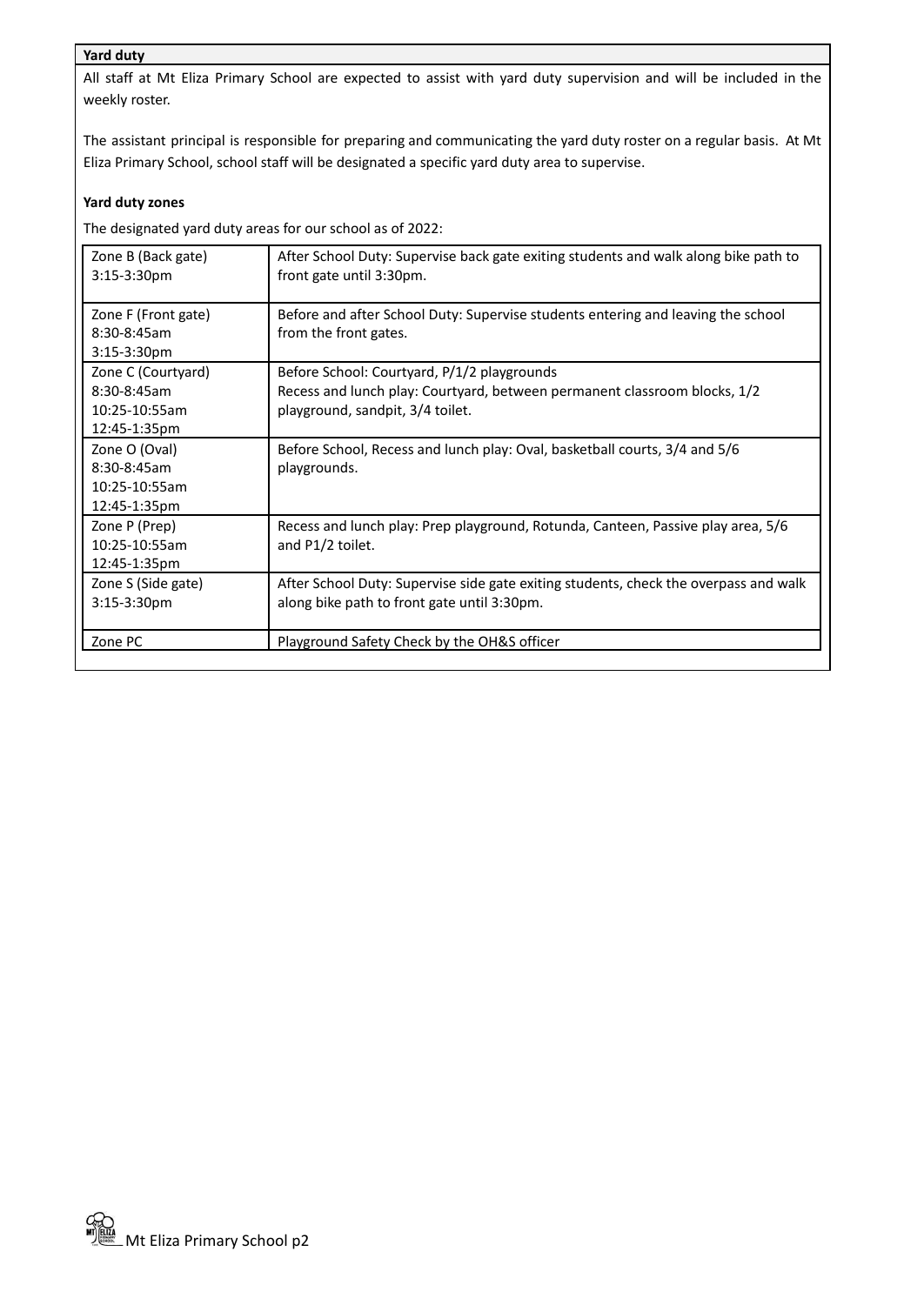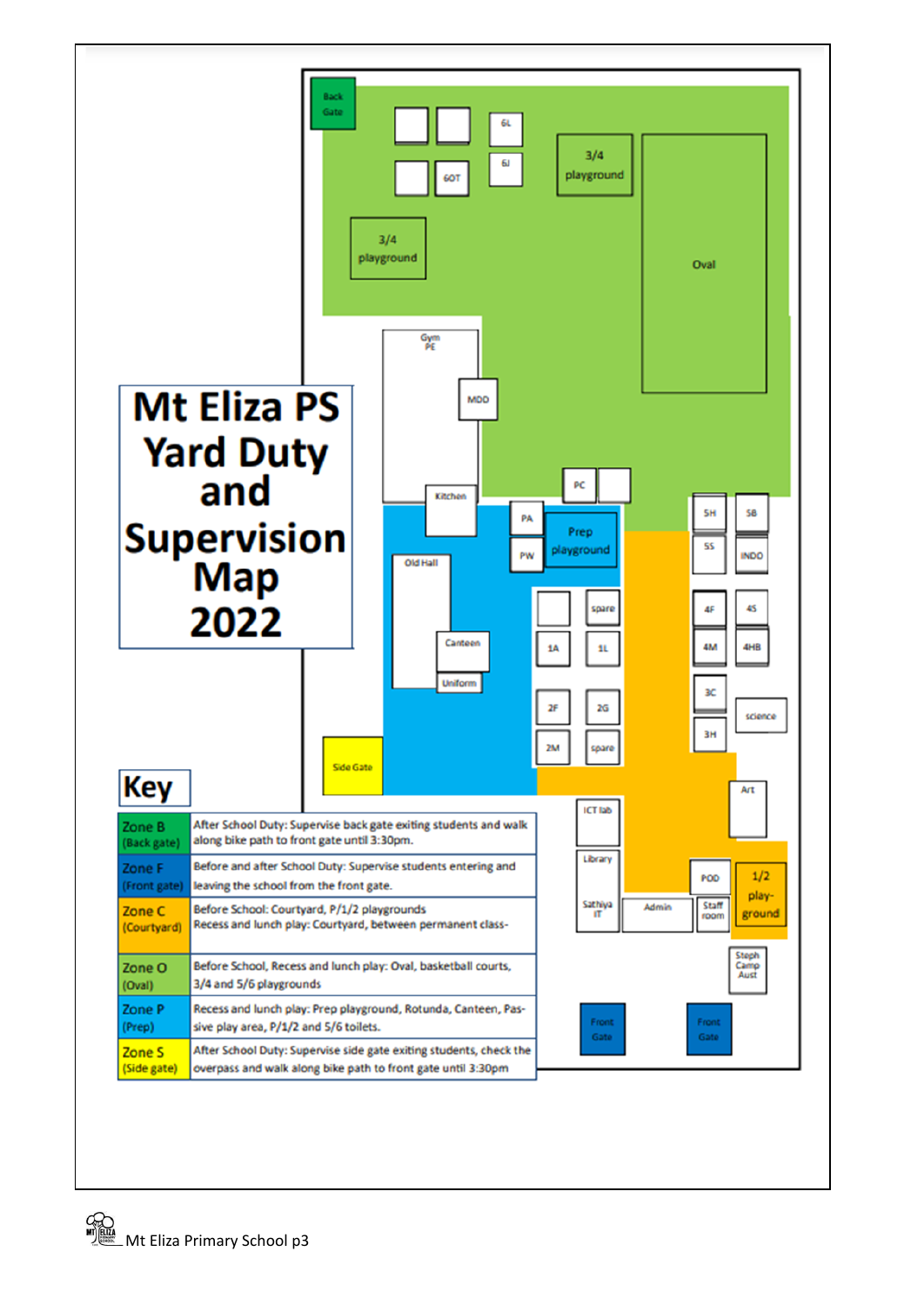#### **Yard duty equipment**

School staff must:

- wear a provided safety/hi-vis vest whilst on yard duty. Safety/hi-vis vests will be stored in the yard duty bags.
- carry the yard duty first aid bag at all times during supervision. The yard duty first aid bag will be stored in the staff room.

Yard duty equipment must be returned after the period of supervision or handed to the relieving staff member.

# **Yard duty responsibilities**

Staff who are rostered for yard duty must remain in the designated area until they are replaced by a relieving teacher.

During yard duty, supervising staff must:

- methodically move around the designated zone ensuring active supervision of all students
- where safe to do so, approach any unknown visitor who is observed on school grounds without a clear legitimate purpose, and ensure they have a visitor pass and have signed in (excluding drop off and collection periods)
- be alert and vigilant
- intervene immediately if potentially dangerous or inappropriate behaviour is observed in the yard
- enforce behavioural standards and implement appropriate consequences for breaches of safety rules, in accordance with any relevant disciplinary measures set out in our school's Student Engagement and Wellbeing policy
- ensure that students who require first aid assistance receive it as soon as practicable
- log any incidents or near misses as appropriate on Sentral.

If being relieved of their yard duty shift by another staff member (for example, where the shift is 'split' into 2 consecutive time periods), ensure that a brief but adequate verbal 'handover' is given to the next staff member in relation to any issues which may have arisen during the first shift.

If the supervising staff member is unable to conduct yard duty at the designated time, they should contact the Assistant Principal with as much notice as possible prior to the relevant yard duty shift to ensure that alternative arrangements are made.

If the supervising staff member needs to leave yard duty during the allocated time, they should contact the Assistant Principal but should not leave the designated area until the relieving staff member has arrived in the designated area.

If a relieving or next staff member does not arrive for yard duty, the staff member currently on duty should send a message to the staff member allocated to the duty, the office or call the Assistant Principal and not leave the designated area until a replacement staff member has arrived.

Students will be encouraged to speak to the supervising yard duty staff member if they require assistance during recess or lunchtime.

#### **Classroom**

The classroom teacher is responsible for the supervision of all students in their care during class.

If a teacher needs to leave the classroom unattended at any time during a lesson, they should first contact the teacher in the neighbouring classroom, Year Level Coordinator or administration for assistance. The teacher should then wait until another staff member has arrived at the classroom to supervise the class prior to leaving.

#### **School activities, camps and excursions**

The principal and leadership team are responsible for ensuring that students are appropriately supervised during all school activities, camps and excursions, including when external providers are engaged to conduct part or all of the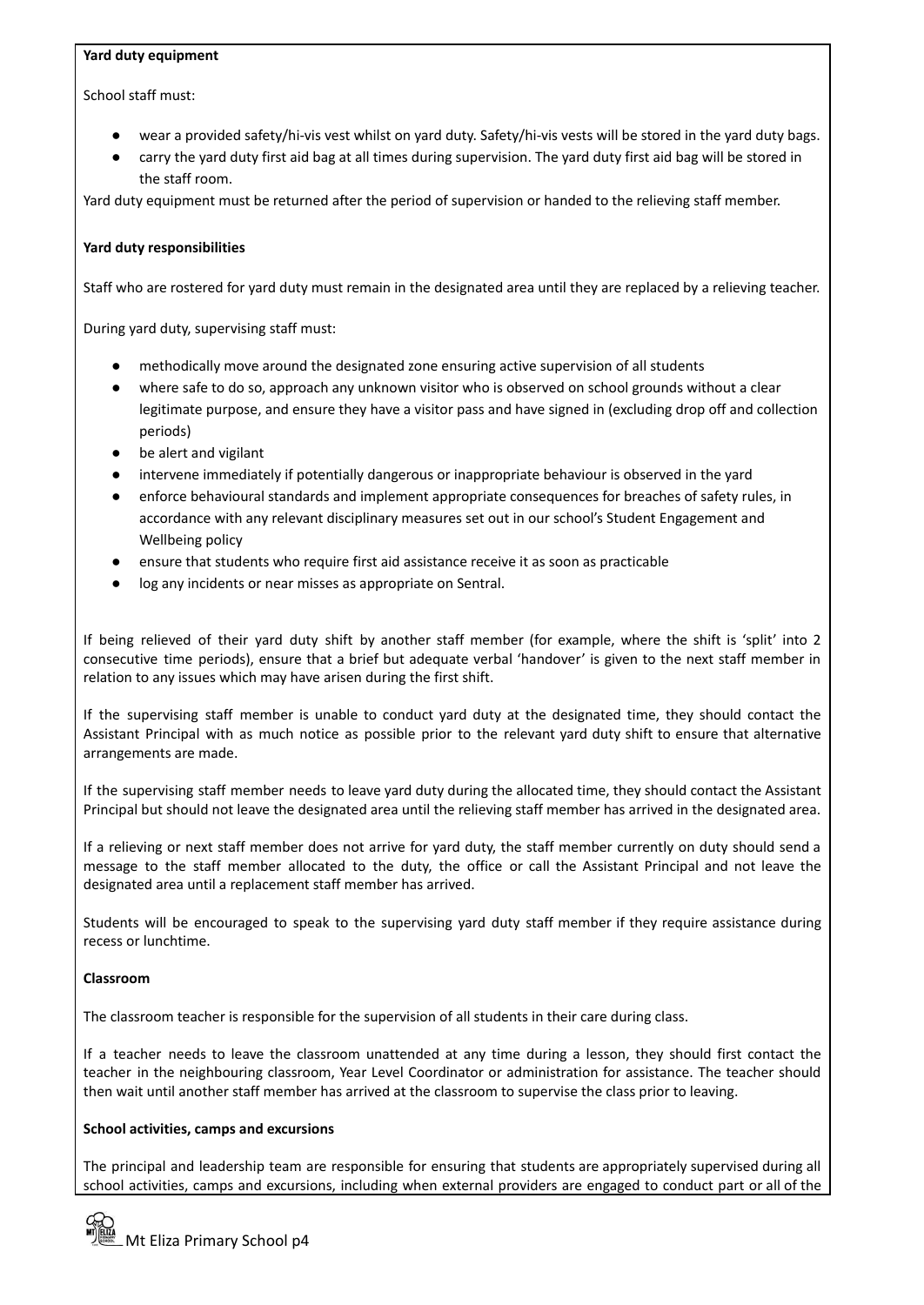activities. Appropriate supervision will be planned for special school activities, camps and excursions on an individual basis, depending on the activities to be undertaken and the level of potential risk involved, and will follow the supervision requirements in the Department of Education and Training **[Excursions](https://www2.education.vic.gov.au/pal/excursions/policy) Policy**.

The supervision of the arrival and departure of any school excursion and camp buses is a matter for the discretion of the Principal who will consider the following:

- the number of students getting on and off the bus at the school
- the age of students getting on and off the bus
- the times of the arrival and departure of the bus(es)
- the location of the pick-up and drop-off points in relation to the other areas of the school

# **Digital devices and virtual classroom**

Mt Eliza Primary School follows the Department's Cyber Safety and Responsible Use of [Technologies](https://www2.education.vic.gov.au/pal/cybersafety/policy) Policy with respect to supervision of students using digital devices.

Mt Eliza Primary School will also ensure appropriate supervision of students participating in remote and flexible learning environments while on school site. In these cases, students will be supervised in a variety of areas depending on where the online learning is taking place.

While parents are responsible for the appropriate supervision of students accessing virtual classrooms from home:

- student attendance will be monitored daily
- any wellbeing or safety concerns for the student will be managed in accordance with our usual processes refer to our Student Wellbeing and Engagement Policy and our Child Safety Responding and Reporting Policy and Procedures for further information.

# **Students requiring additional supervision support**

Sometimes students will require additional supervision, such as students with disabilities or other additional needs. In these cases, the Principal or delegate will ensure arrangements are made to roster additional staff as required. This may include on yard duty, in the classroom or during school activities.

**Supervision of student in emergency operating environments**

In emergency circumstances our school will follow our Emergency Management Plan, including with respect to supervision.

In the event of any mandatory period of remote or flexible learning our School will follow the operations guidance issued by the Department.

#### **Communication**

This policy will be communicated to our school community in the following ways:

- Included in staff induction processes
- Discussed at staff briefings or meetings, as required
- Via our school website
- Included in our staff handbook
- Made available in hard copy from school administration upon request

Information for parents and students on supervision before and after school is available on our school website and parent reminders are sent at the beginning of each term in our school newsletter.

#### **Further Information and Resources**

The Department's Policy and Advisory Library (PAL):

- **Child Safe [Standards](https://www2.education.vic.gov.au/pal/child-safe-standards/policy)**
- **Cybersafety and Responsible Use of [Technologies](https://www2.education.vic.gov.au/pal/cybersafety/policy)**
- [Duty](https://www2.education.vic.gov.au/pal/duty-of-care/policy) of Care
- **[Excursions](https://www2.education.vic.gov.au/pal/excursions/policy)**
- **School Based [Apprenticeships](https://www2.education.vic.gov.au/pal/school-based-apprenticeships-and-traineeships/policy) and Traineeships**
- **School [Community](https://www2.education.vic.gov.au/pal/school-community-work/policy) Work**
- **Structured [Workplace](https://www2.education.vic.gov.au/pal/structured-workplace-learning/policy) Learning**
- **[Supervision](https://www2.education.vic.gov.au/pal/supervision-students/policy) of Students**
- Visitors in [Schools](https://www2.education.vic.gov.au/pal/visitors/policy)
- Work [Experience](https://www2.education.vic.gov.au/pal/work-experience/policy)